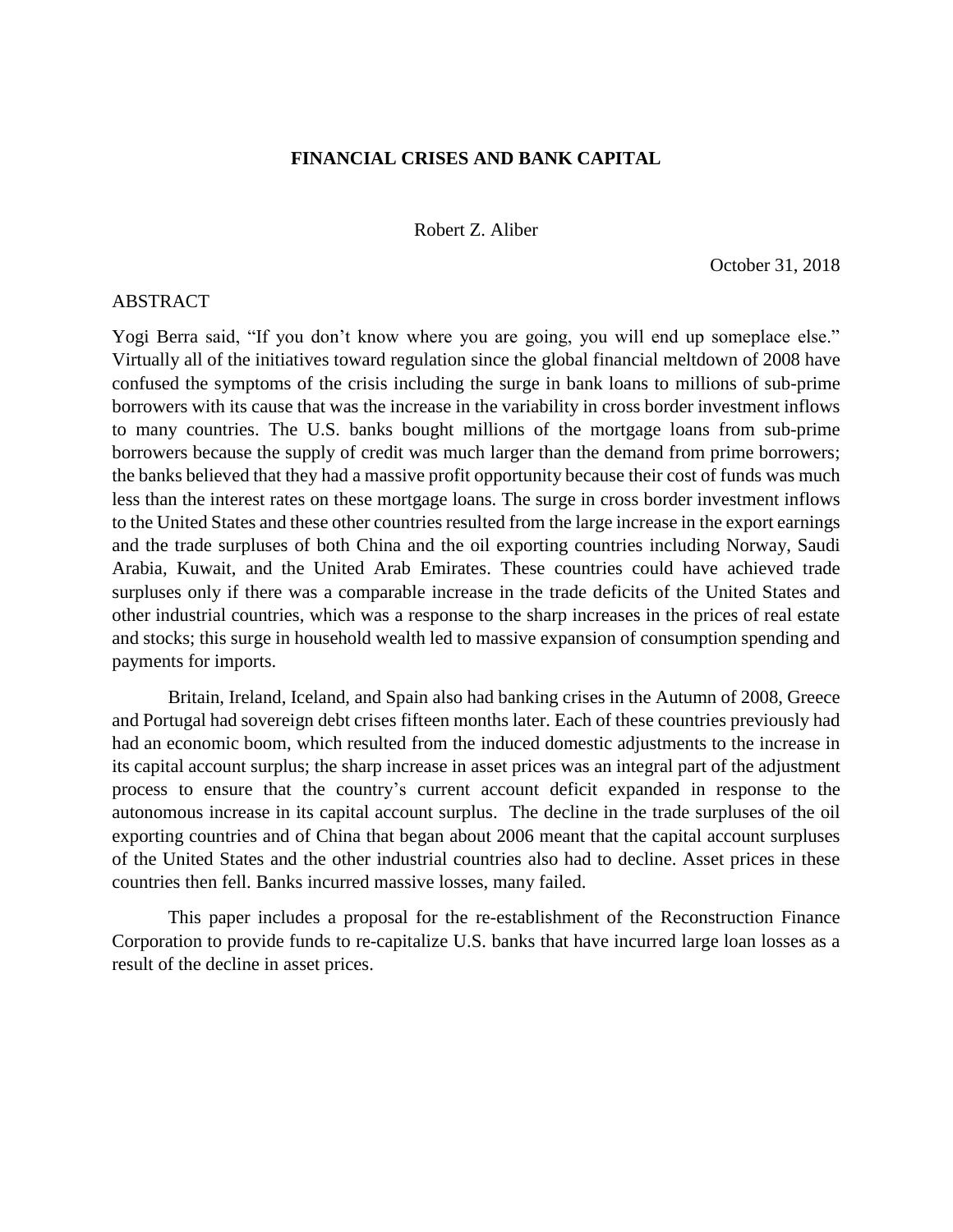## INTRODUCTION

The U.S. government's decision to allow Lehman Brothers to close on September 15, 2008 was the costliest mistake in American financial history. One measure of this cost was the sharp decline in U.S. GDP relative to the projected decline in August 2008; another measure was the increase in the indebtedness of the U.S. Treasury as the ratio of government debt in the hands of the public to U.S. GDP nearly doubled. None of the initiatives that the U.S. government took that might have enabled Lehman to remain open, including its sale to Barclay's or to a South Korean bank or to a consortium of U.S. banks was successful. The Henry Paulson-Ben Bernanke claim that the U.S. government did not have the authority to provide "taxpayer funds" so that Lehman could remain open was smoke; the Bush Administration had made a political decision that taxpayer money should not be used to enable Lehman to remain open. Richard Fuld the head of Lehman may have been the least popular banker on Wall Street, he was not Paulson's best friend. Lawrence Ball concludes that Lehman had sufficient collateral for a loan from the Federal Reserve, which suggests it could have been saved without any cost to the taxpayers. The Bush Administration may have concluded that saving Lehman would lead to charges of nepotism. George Walker, President Bush's first cousin, ran Lehman's asset management decision. Richard Paulson the brother of the U.S. Secretary of the Treasury, sold mortgage backed securities for Lehman in Chicago.

In June 2007 the U.S. government had facilitated JPMorgan Chase's purchase of Bear Stearns which prevented it from closing; the Federal Reserve provided that JPMorgan Chase could put up to \$29 billion of doggy assets to a new firm Maiden Lane Capital that was an affiliate of the Fed after Morgan had incurred \$1 billion of losses on these assets. This put was like a conditional capital infusion of up to \$29 billion. Bear may have been insolvent when it received the blessing of Fed.

Lehman's closing led to a freeze in the international credit market and to a surge in the demand for money; spending declined sharply. If Paulson and Bernanke had known that the cost to the taxpayers of allowing Lehman to close was a hundred times larger than the cost that would have enabled Lehman to remain open, the likelihood is high that they could have placed Lehman in a conservatorship much as the U.S. Treasury did with Fannie Mae and Freddie Mac. Paulson-Bernanke had greatly underestimated the costs of Lehman's bankruptcy; their decision revealed how little they understood about the cause of the surge in property prices that had begun in 2003 when Alan Greenspan was chair of the Federal Reserve. Moreover Lehman's closing revealed that the Fed and the Treasury had done little contingency planning to cope with the financial distress that would follow from the decline in property prices.

The 2008 U.S. financial meltdown was a systemic crisis. Between 2003 and 2006 the market value of U.S. residential real estate increased from \$12,000 billion to \$23,000 billion. Much of the increase was in sixteen states that accounted for fifty percent of U.S. GDP, so the percentage increase in many local markets was much greater than one hundred percent.

The financial establishment may have failed to realize that the advice of Walter Bagehot that the central bank should not provide financial assistance to an insolvent institution is not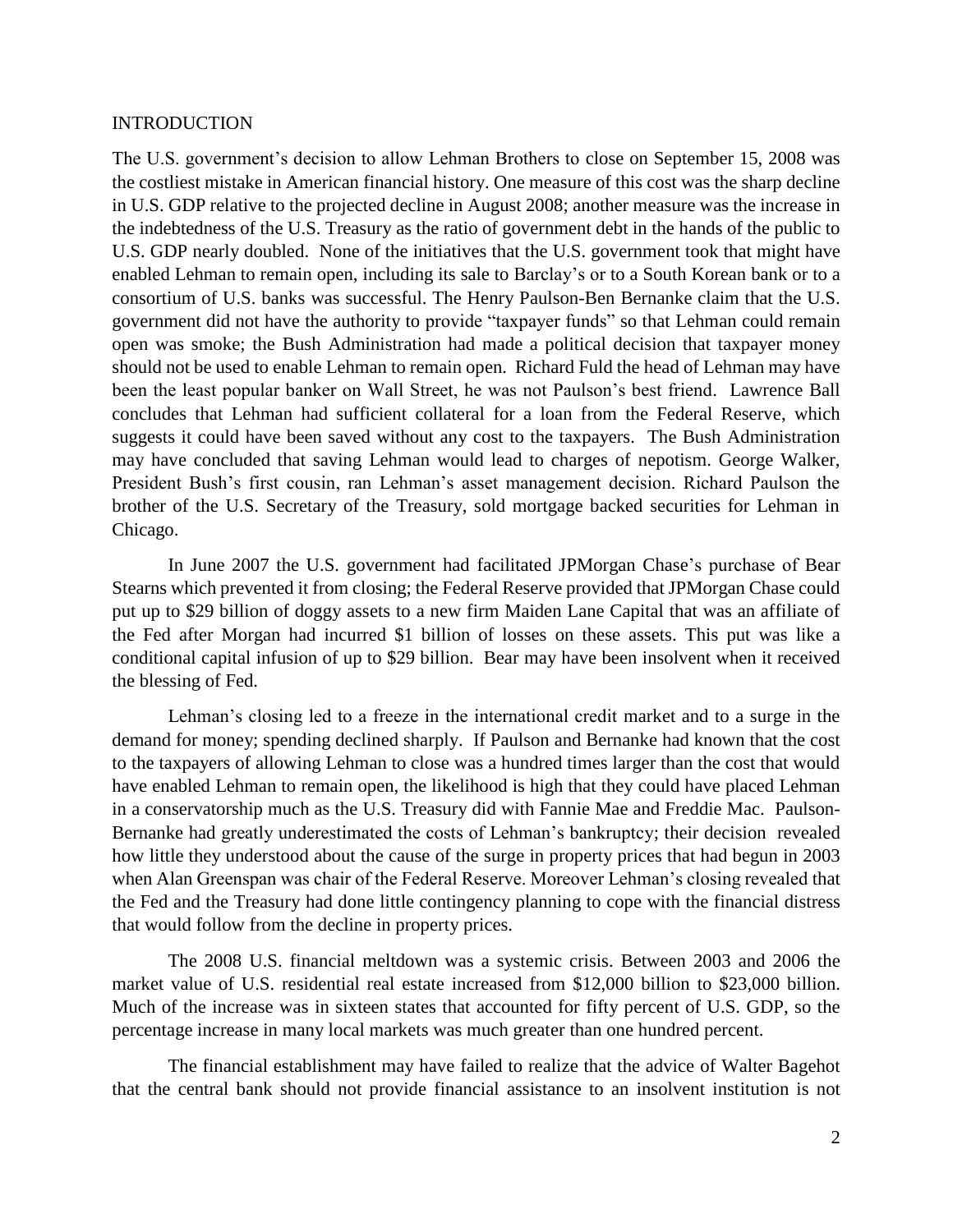consistent with his advice that unlimited assistance should be provided to a solvent institution at a penalty rate. The rationale for providing unlimited liquidity to a solvent institution centers on the externalities; if the institution is not provided with liquidity, it will sell assets, and the resulting decline in their prices might lead to the insolvency of other institutions.

The first section of this essay is a brief review of the taxonomy of bank failure; a few small banks fail because of idiosyncratic factors that are firm-specific and many more banks including some large ones fail because of systemic factors that crater a large number of firms previously considered well-managed. The second section provides an explanation of the surge in U.S. real estate prices between 2003 and 2006; real estate prices and stock prices increased in many other countries, and six of these countries including Ireland and Iceland and Britain had banking crises when these prices subsequently declined. The third section asserts that the regulatory initiatives that have been adopted to forestall a repetition of the 2008 crisis are irrelevant to ameliorate or soften a systemic crisis. The fourth section presents a proposal for a new government agency modeled on the Reconstruction Finance Corporation that was established in 1932, one objective is to de-politicize the re-capitalization of failing banks, a second is to minimize the tendency toward the consolidation of banks when one is failing, and a third is to reduce the costs of financial intermediation in the good years. The existing shareholders would be diluted and the top managers would be scalped; these government-owned institutions would be privatized when the economic environment had been stabilized.

# I. WHY BANKS FAIL?

The statement that a bank fails when its capital is depleted is descriptively correct and without explanatory power. Some banks fail for idiosyncratic or firm-specific reasons while the monetary arrangements are stable; the failure may reflect self-dealing by some of the bankers or by the deterioration the neighborhood around the bank. The major reason that banks fail is that there is a systemic shock, a dramatic change in the financial environment that leads to a sharp change in the price relationship between two assets classes—stocks and bonds, bonds and real estate, domestic securities and foreign securities, and short term securities and long term securities. These systemic shocks reflect macro-mismanagement. Often real estate prices have increased to non-sustainable levels and then plunged, which led to the bank loan losses that often were larger than the current earnings of the banks, so their capital was depleted.

Walter Bagehot, in his classic *Lombard Street*, advised that a central bank should provide unlimited credit to an illiquid, solvent bank; otherwise the bank would sell assets to enhance its liquidity, and the resulting decline in asset prices might cause some otherwise solvent banks to fail. Bagehot also wrote that a central bank should not provide any assistance to an insolvent bank. This distinction is both logically fallacious and not operational; the boundary between solvency and insolvency changes as asset prices fall. A bank often is illiquid because its peers are not one hundred percent confident that it is solvent—and will be solvent one month and three months from now. If a bank is not solvent, then the courts will require that its assets be sold to satisfy its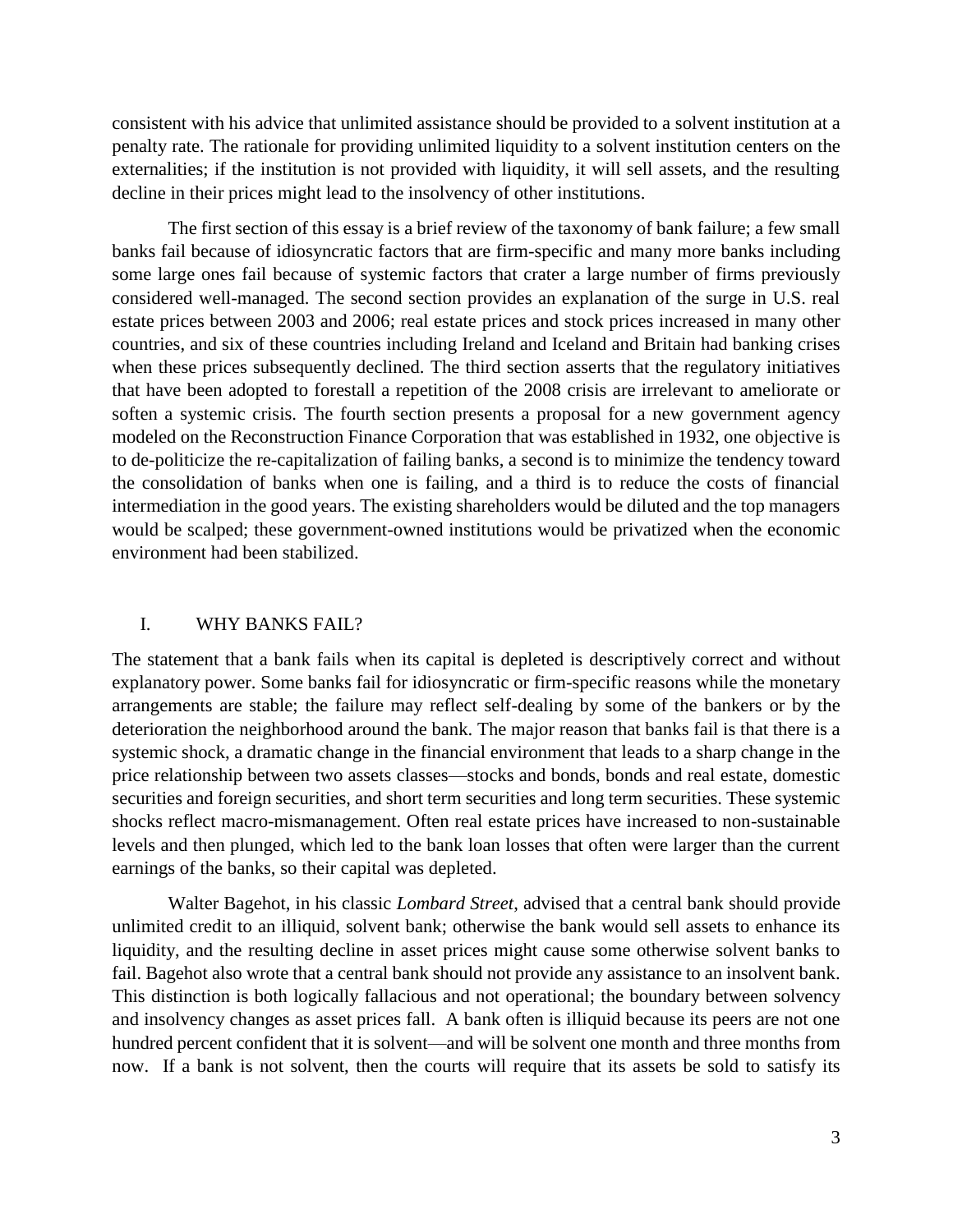creditors; the prices of these assets will decline, and the solvency of other institutions will be impaired.

One response to systemic failure was central banks were established to provide "unlimited" liquidity; Bagehot advised that these loans be at a penalty rate. Deposit insurance was adopted, initially at the state level, and then at the national level, to reduce the likelihood that depositors would run for their money if they believed their money was guaranteed.

The Federal Reserve was established as a lender of last resort in 1914 to in response to the systemic shock of 1907. (JP Morgan had been the lender of last resort in 1907 crisis.) There have been four systemic shocks in the last one hundred years; many banks failed in each episode. Each episode was associated with a sharp change in the price relationship between at least two classes of assets. The first episode was during 1920 when a sharp decline in food prices led a dramatic decline in the price of farm land, which had increased dramatically in the previous several years. The second was the Great Depression of the early 1930s, which followed both the sequential devaluation of many currencies and the Smoot-Hawley tariff of 1928. The third systemic crisis in the early 1980s was triggered in response to the dramatic change in the Fed's monetary policy at the end of 1979. More than five hundred banks failed in 2008 and 2009, and the U.S. investment banking industry was decimated.

The U.S. government's policy response in the first episode was benign neglect; the Fed remained on the sidelines. The U.S. economy boomed in the late 1920s, stock prices increased by a factor of three between 1927 and the peak in October 1929. Some foreign governments were crowded out of the U.S. financial markets by the increase in the allocation of funds to financial transactions. The Smoot Hawley tariff diverted demand from foreign goods to U.S. goods, and the response in many foreign countries was to allow the prices of their currencies to decline. The U.S. banks were squeezed between the decline in U.S. prices of traded goods in response to the declines in the prices of foreign currencies as the various foreign countries broke the fixed price link between their currencies and gold and as Americans began to buy more gold. Home owners with mortgage indebtedness found that they could not re-finance maturing mortgages. The Hoover Administration promoted the Reconstruction Finance Corporation that would provide capital to banks. President Roosevelt nationalized American holdings of gold soon after he took office, which reduced the banks' concerns about liquidity.

The third systemic shock followed the dramatic change in the Federal Reserve's monetary policy in late October 1979, the policy had been feckless in the previous several years and slighted investor concerns that the inflation rate would accelerate. U.S. interest rates surged after the change in policy, short term interest rates increased more than long term rates, and the interest rate yield curve became negative, with the result that the interest payments on the short term deposit liabilities of many thrifts climbed above their interest income on their long term mortgages. The capital of the thrifts was being depleted; the concern was whether the short term interest rates would decline significantly to reduce the bleeding before they failed. The U.S. Government eased some regulations in the effort that the firms might be able to earn their ways out of their holes, which led to financial shenanigans.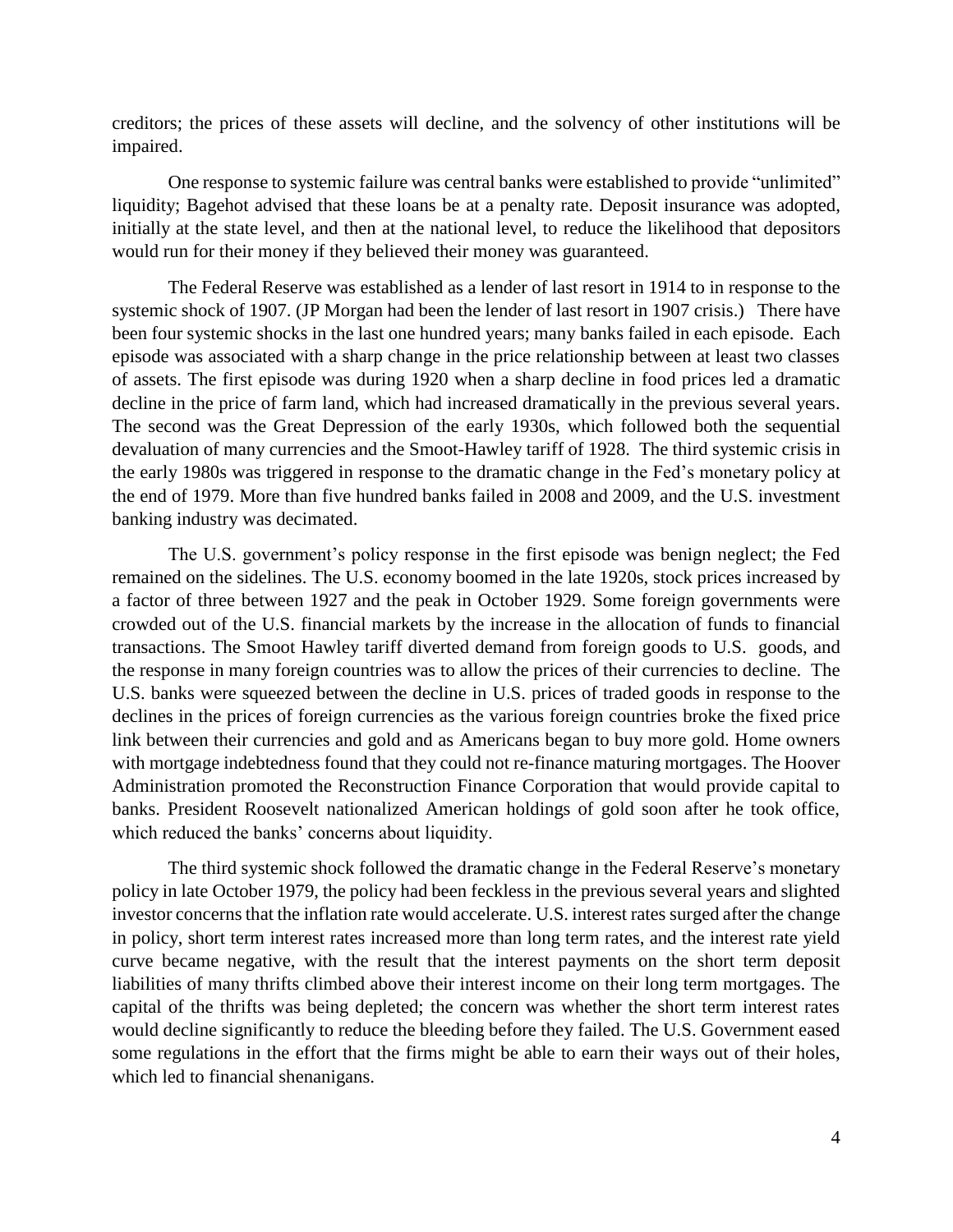The failure of more than 500 banks since 2007 reflects the sharp decline in home prices that began at the end of 2006, which lead to more than ten million foreclosures on home mortgages. The Greenspan Fed had adopted an expansive monetary policy in 2002, which contributed to the sharp increase in real estate prices and the consumption boom financed with mortgage equity withdrawals. Various policies were adopted to dampen the impact of declining prices, including the establishment of Maiden Lane One to facilitate JPMorgan Chase's purchase of Bear Stearns and the establishment of Maiden Lane Two to enable AIG to remain in business. Then in October the U.S. Congress approved the request for more than \$700 billion—the Troubled Assets Relief Program or TARP-- to enhance the capital of different banks.

Once property prices start to decline, the banks become more cautious lenders. Some borrowers will not be able to refinance maturing debt and they will become distress sellers of real estate, which could cause the price decline to accelerate. Without government intervention, the prices might decline below long run equilibrium values. Home prices in Florida declined below reproduction costs.

This review suggests that monetary policy is not effective in dealing with or forestalling a systemic crisis that leads to a significant decline in bank capital. The concern about re is modest understanding of the advantages of a more systematic approach toward dealing with bank capital adequacy problem. The Fed's policies—usually its actions, occasionally its inactions—have contributed to two of the most recent systemic crises. The policy choice is whether the variability in the GDP growth rate can be enhanced by policies that might conform bank capital to bank liabilities rather than relying on bank liabilities to conform with bank capital.

#### II. THE EARLY 2000S GLOBAL SURGE IN REAL ESTATE PRICES

The banking crisis in Iceland in 2008 was a country specific manifestation of a global event; four other countries—the United States, Britain, Ireland, and Spain also had crises at the same time. Iceland's banking crisis was triggered by its currency crisis when its banks could no longer rely on money from new loans from foreign banks for their interest payments on their outstanding loans from these banks and they then defaulted. The sovereign debt crisis in Greece reflected an incipient currency crisis that the country might separate from the Euro. The crises in these countries followed booms that were associated with rapid increases in their external indebtedness; perhaps twenty countries experienced real estate booms. The features of these 2008 crises were similar to the currency and banking crises in Thailand and Indonesia and other countries in Asia in 1997 and to the Mexican crisis during its presidential transition at the end of 1994.

The likelihood that the 2008-2010 crises in seven countries were independent national events is trivially small. Moreover the preludes to the crises in Greece and Portugal were similar to those in the other counties, the major difference was the identity of the borrowers.

Every country that has had a banking crisis since 1980 previously had a boom; not every boom has been followed by a crisis but every crisis was preceded by a boom. The boom in each of these countries except Japan was induced in response to the increase in its capital account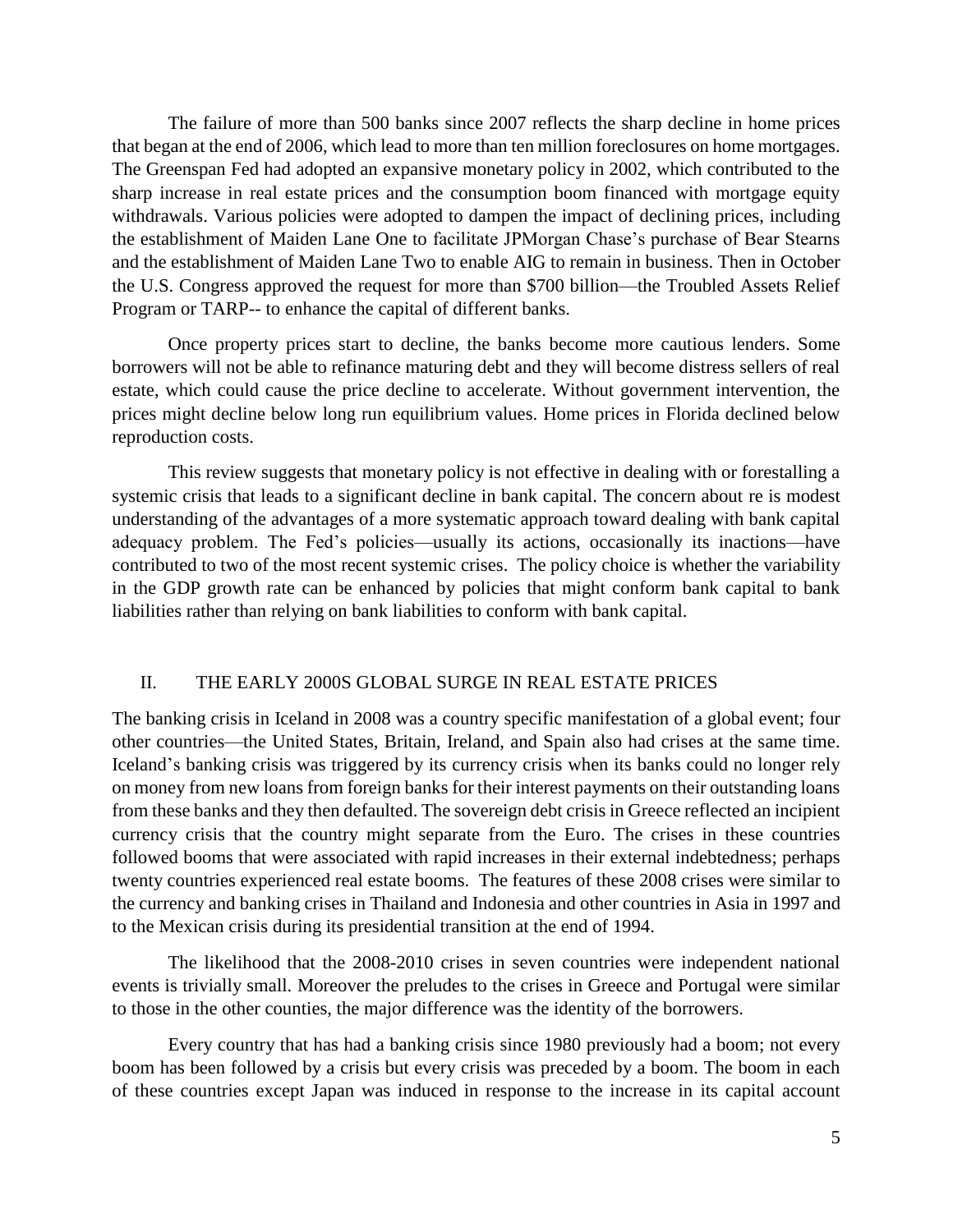surplus; the boom in Japan was associated with a decline in its capital account deficit. (Hence the first difference of the change in the Japanese capital account balance was the same as the first differences in the changes in the capital account balances of these other countries). The capital account surpluses of these countries could not increase unless there was a counterpart contemporary increase in their current account deficits. The increase in their capital account surpluses led to consumption booms as prices of securities and real estate and hence of household wealth moved up.

The external shock that led to the booms that preceded the 2008 global crisis was a sharp increase in the demand for international reserve assets, partly from the oil-exporting countries including Norway and Saudi Arabia and the United Arab Emirates, and partly from China. Soon after 2002, these countries experienced sharp increases in their export earnings, about the time that China became a member of the World Trade Organization. They used part of the increase in their export earnings to buy off-the-shelf securities available in the United States and Great Britain and other European countries, which meant that the capital account surpluses of these countries increased. The decline in their demand for international reserve assets after 2006 and 2007, which meant that the capital account surpluses of the United States, Great Britain, and these other countries also fell.

China and the oil exporting countries, and the United States and the other energy-importing countries were involved in a tango; the former group could achieve increases in their current account surpluses only if there were adjustments in the major industrial countries that led to larger current account deficits. The invisible hands were at work to motivate the increases in spending in the industrial countries.

During the expansive phase, some borrowers relied on money from new loans to pay all of the interest on their outstanding loans. For eight or ten years, all of the money that the Government of Greece needed for the interest payments on its outstanding indebtedness was obtained from new loans. Once the foreign banks slowed their purchases of the IOUs of the Greece Government, it lacked the money for the interest payments.

The ratio of Iceland's capital account surplus to its GDP increased sharply between 2002 and 2008—and the ratio of its current account deficit to its GDP increased by the same amount. Iceland had a massive boom, stock prices increased nearly tenfold and real estate prices doubled. The increase in asset prices was a response to the surge in the supply of credit from the sharp increase in cross border investment inflows and from dramatic increase in the domestic loans from the three Icelandic banks. An increase in the growth of domestic credit by itself would have led to the increase in asset prices and in total spending, and the price of the Icelandic krona would have declined because of the increase in spending on foreign goods. Hence the key factor was that the autonomous increase in the investor demand for Icelandic securities facilitated an increase in asset prices that enabled the Icelandic banks to rapidly increase their domestic loans. Some of the borrowers from the banks used the money to buy goods, some used the money to buy real estate and stocks.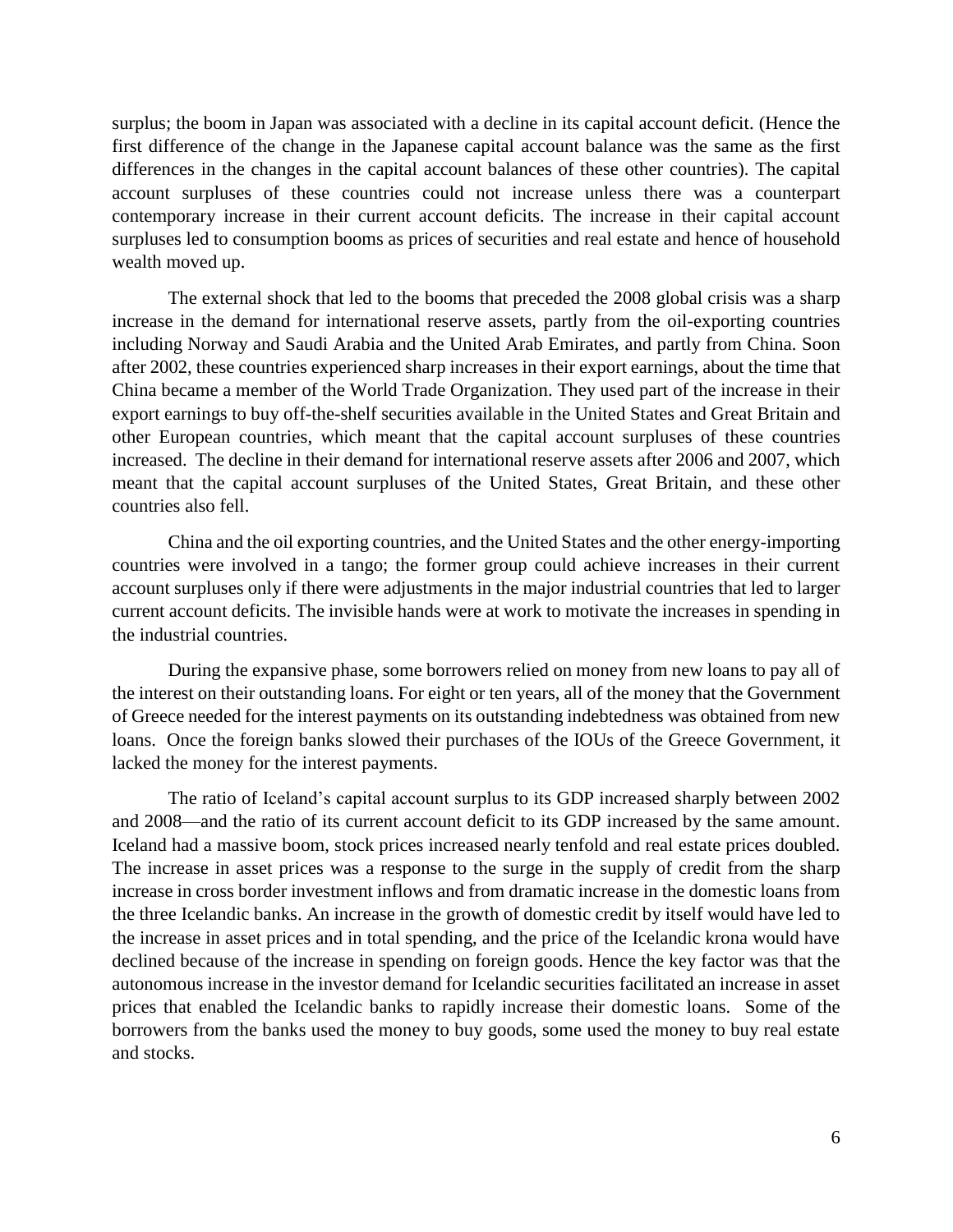The Icelandic banks took the initiative to sell more of the IOUs in foreign centers soon after they were privatized; they brought some of the foreign funds to Iceland which they converted to krona and then increased their krona loans. They also lent some of the foreign funds to Icelandic households and business firms, who brought these funds to Iceland and also converted them to krona. Iceland could experience an autonomous increase in its capital account surplus only if there was a counterpart induced increase in its current account deficit. The principal factor that contributed to this surge in consumption spending was the dramatic increase in household wealth, the secondary factor was the increase in the price of the Icelandic krona.

The increase in the price of Icelandic stocks led to revaluation gains for the Icelandic banks on their holdings of these securities, which led to increases in their capital, which enabled them to buy more domestic loans. The capital of the Icelandic banks increased by a factor of nine, which enabled them to increase their loans by the same amount. Their capital increased by about the same amount, primarily because of the increase in the market value of their stocks.

The necessary condition for the banking crisis in Iceland was that the external liabilities of the Icelandic banks had increased at a pace that was too rapid to continue for more than a few years. The sufficient condition was that the ratio of the Iceland's gross external liabilities to its GDP probably was about as large as the country's GDP. It was predictable that when the foreign demand for Icelandic IOUs slowed, the price of the Icelandic krona would decline, and at least by thirty or forty percent, since Iceland would no longer be able to finance a trade deficit. The krona equivalent of the indebtedness denominated in foreign currency would increase by same percentage as the decline in the price of the krona. Some of the Icelandic households and business firms with indebtedness denominated in a foreign currency would then default; others would sell domestic stocks and real estate and their prices would decline. As the price of Icelandic stocks fell, the capital of the Icelandic banks would decline, and they would be compelled to reduce their assets; they would sell stocks and they would not renew some maturing loans.

The ratio of the U.S. capital account surplus to U.S. GDP surged in the early years of each decade beginning with the 1980s. The U.S. banks and other financial firms did not take the initiative to sell their IOUs to foreign investors; these banks were largely passive. Instead the surge in the U.S. capital account surplus resulted primarily from the increase in purchase of U.S. securities by China and the oil-exporting countries.

China and the oil exporting countries could develop current account surpluses only if the United States and other countries developed the counterpart current account deficits. The financing of the U.S. current account deficit and the deficits in other energy importing countries was "automatic"; adjustments were necessary in the United States and these other countries to ensure that their demand for imports of goods increased as their exports of securities increased. The primary factor that contributed to the increases in their current account deficits was the surge in consumption spending that followed from the increase in the prices of real estate and stocks and hence household wealth. The second factor is the increase in the prices of securities and real estate in the countries in the several years before their crises. Every country that has had a banking crisis had previously experienced a boom in asset prices, no country has had a banking crisis since the early 1980s that had not previously had an asset price boom.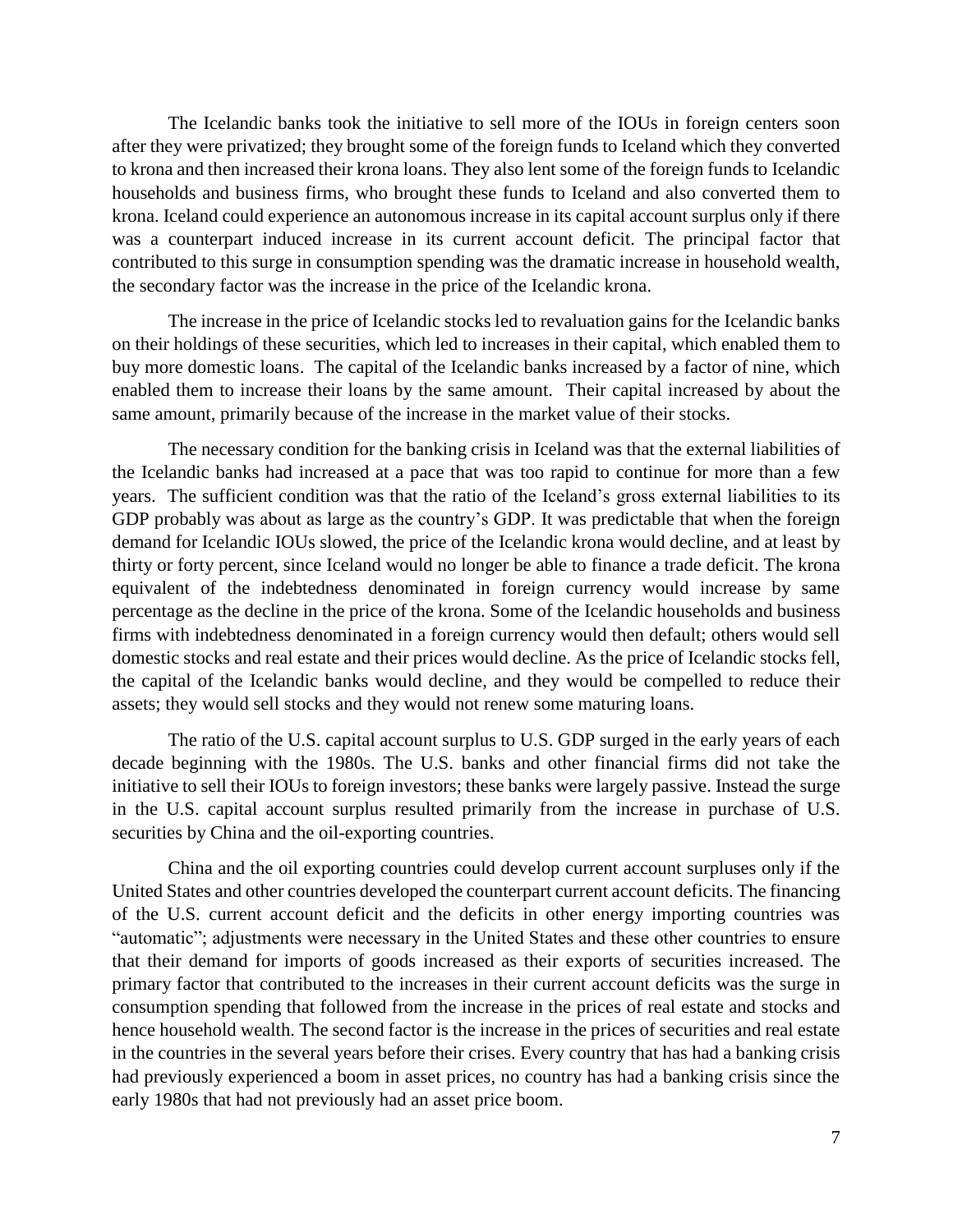These asset price booms are transient events and continue as long as the countries experience increases in their capital account surpluses, which may continue for three or four years, or in some cases longer. When the capital account surpluses decline, asset prices decline.

Japan experienced the "mother of all asset bubbles" in the second half of the 1980s. Property prices and real estate prices increased by a factor of three. During the first half of the 1980s, there was a massive increase in Japanese purchase of U.S. dollar securities; the price of the yen declined sharply. The background for the Japanese experience differed from most other countries, since Japan had a large but declining capital account deficit in the second half of the 1980s. By 1985, the U.S. dollar had become overvalued; the incentives for Japanese investors to buy U.S, dollar securities had greatly diminished. Instead Americans began to buy Japanese securities, motivated in part by the anticipated increase in the price of the Japanese yen and in part by anticipated increase in the price of Japanese stocks. Japan then had to adjust to a decline in its capital account deficit, which could have occurred only if there was a counterpart decline in its current account surplus. The principal factor that contributed to the reduction in the Japan's current account surplus was the sharp increase in the prices of real estate and stocks. Japan's imports are skewed to primary products; Japan produces relatively small amounts of the goods that it imports. As a result, the increase in the price of the yen led to a very modest increase in imports and hence the decline in the trade surplus from expenditure-switching was modest. Hence Japan needed a massive increase in household wealth to effect the necessary increase in imports—and many of the increase in imports were impressionist paintings.

The transfer problem process was at work in Iceland, the United States, and Japan, and in each of the other countries that experienced an increase in its capital account surplus. When a country's currency is not anchored to a parity, the country cannot experience an increase in its capital account surplus unless there is a comparable increase in its current account deficit. Every country that has had a banking crisis previously had an asset price boom, and most of these countries—the principal exception is Japan—experienced an increase in their capital account surplus. Their capital account surplus could increase only if there was a counterpart increase in their current account deficit. The intermediate argument was that asset prices increased by the amount necessary to ensure that consumption spending increased and the demand for imports increased to ensure that the increase in the country's payments increased to match the increase in its receipts.

# III. THE IRRELEVANCE OF DODD FRANK

Yogi Berra might have said, "If you don't know where you started, you can't get there from here." The financial regulators in many different countries have failed to understand the fallacy of composition after more than one hundred fifty years despite the head start given to them by Bagehot. The practice in the United States, Japan and numerous other countries is that home mortgage loans are collateralized by real property. The regulators still have not learned to ask whether the market value of the real property was consistent with long term equilibrium based on household incomes.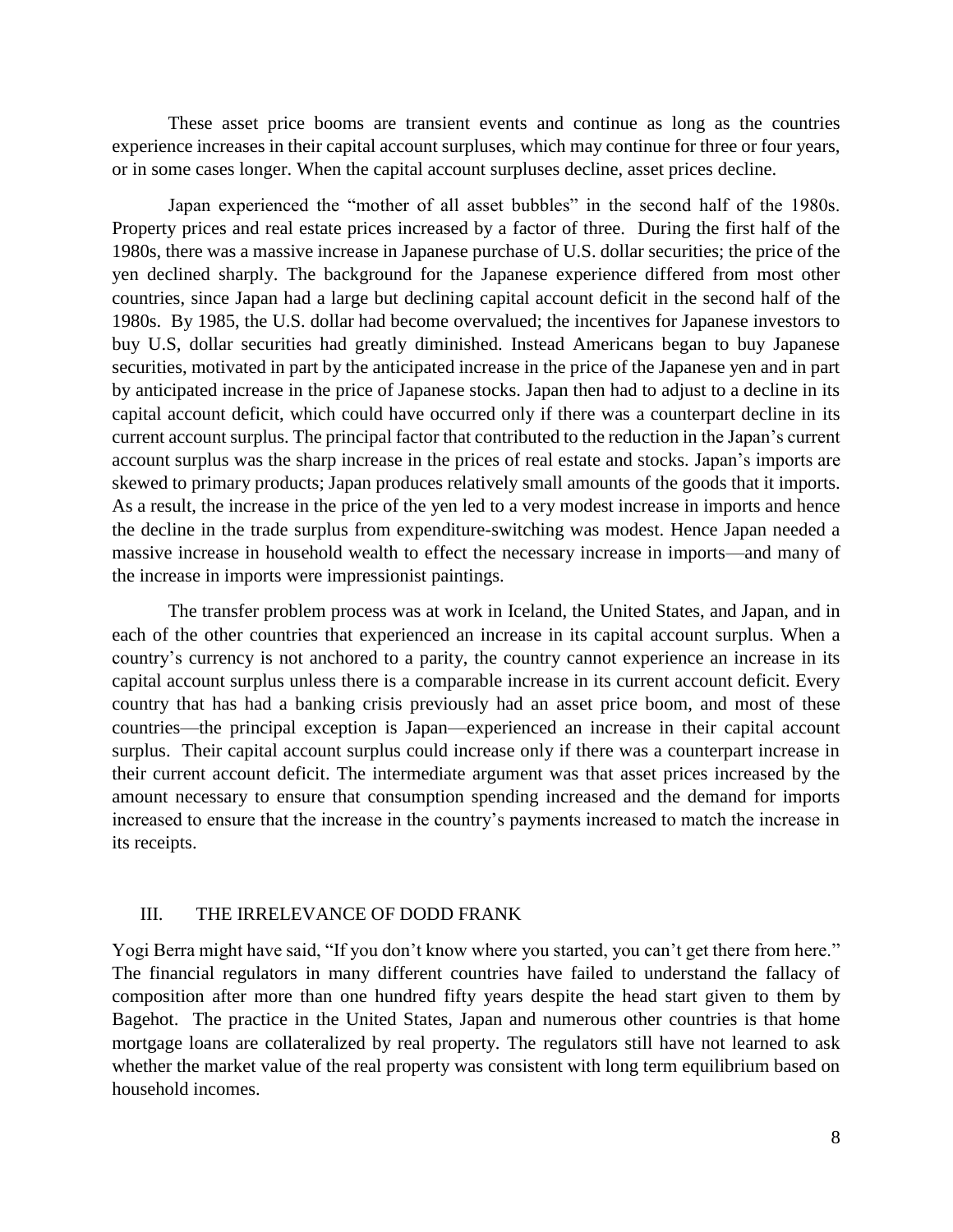The Wall Street Reform and Consumer Protection Act of 2010—Dodd-Frank (hereafter DF) —is the most comprehensive attempt at financial regulation to avoid a systemic crisis like the one in 2008. There are a lot of oversight features, but they reveal the inability to distinguish bank failure due to firm-specific problems from failure that reflects a systemic shock. Individual banks are subject to stress tests. The practice is that Bank of America, Citibank, and Wells Fargo are subject to the stress test on successive days, Monday, Tuesday, and Wednesday; the regulators should ask whether Bank of America, Citibank, and Wells Fargo can pass the stress test on the same day. A living will may be useful for the ownership transition when one bank fails because of idiosyncratic factors, but it is irrelevant when there is a failure because of a systemic shock.

The United States had no need for additional measures to cope with bank failure because of idiosyncratic factors even before the 2008 crisis. And the United States has no established procedures to deal with a shock that leads to a large decline in capital for all banks as a group or even for a large bank like Continental Illinois Bank. When that bank failed in 1984, the Fed Reserve ensured that the bank would continue to function; its intervention was ad hoc. No effort was made to re-capitalize the bank. More than 1000 thrifts failed in the 1980s as a result of a systemic shock from the Fed.

The rationale for these measures appears to be that the cause of the crisis was a firmspecific event, none of the particular aspects recognize that there was a systemic shock. Dodd Frank does nothing to insulated the monetary economy from an increase in investor demand for U.S. dollar securities and the temporary increase in U.S. asset prices that occur as an integral part of the adjustment program. The inference about the cause of the 2008 crisis from the DF measures is that the 2008 crisis was caused by some sort for financial flu that hit several thousand U.S. banks at the same time. DF does not recognize that the 2008 crisis was a systemic shock; instead it seems that each bank failed because of idiosyncratic show. The legislation ignores that bank failures are interdependent rather than independent events.

There is no recognition in DF about the costs of financial regulation. Regulations incur costs, someone pays—The increase in the bank capital requirement increases the costs of financial intermediation, an implicit subsidy to non-regulated financial firms. The supply of credit may decline modestly, the sources of credit are impacted. That leads to a larger spread for banks, there is no attention to the costs of higher capital requirement.

During a crisis, a healthy firm acquires a failing one, often at what it considers to be a bargain price. Bank of America acquired Countrywide and then Merrill Lynch, in both cases it underestimated the embedded loan losses. Wachovia acquired Golden West.

DF does not recognize that the U.S. banking crisis of 2008 resulted from the variability of the U.S. capital account surplus. The autonomous increase in this surplus induced a massive increase in the price of U.S. real estate as an integral part of the adjustment process to ensure that the U.S. current account deficit increased as the U.S. capital account surplus increased. If his legislation been adopted in 2000 and the flow of investor funds to the United States is taken as a given, the U.S. banks would have supplied less credit and some non-bank lenders would have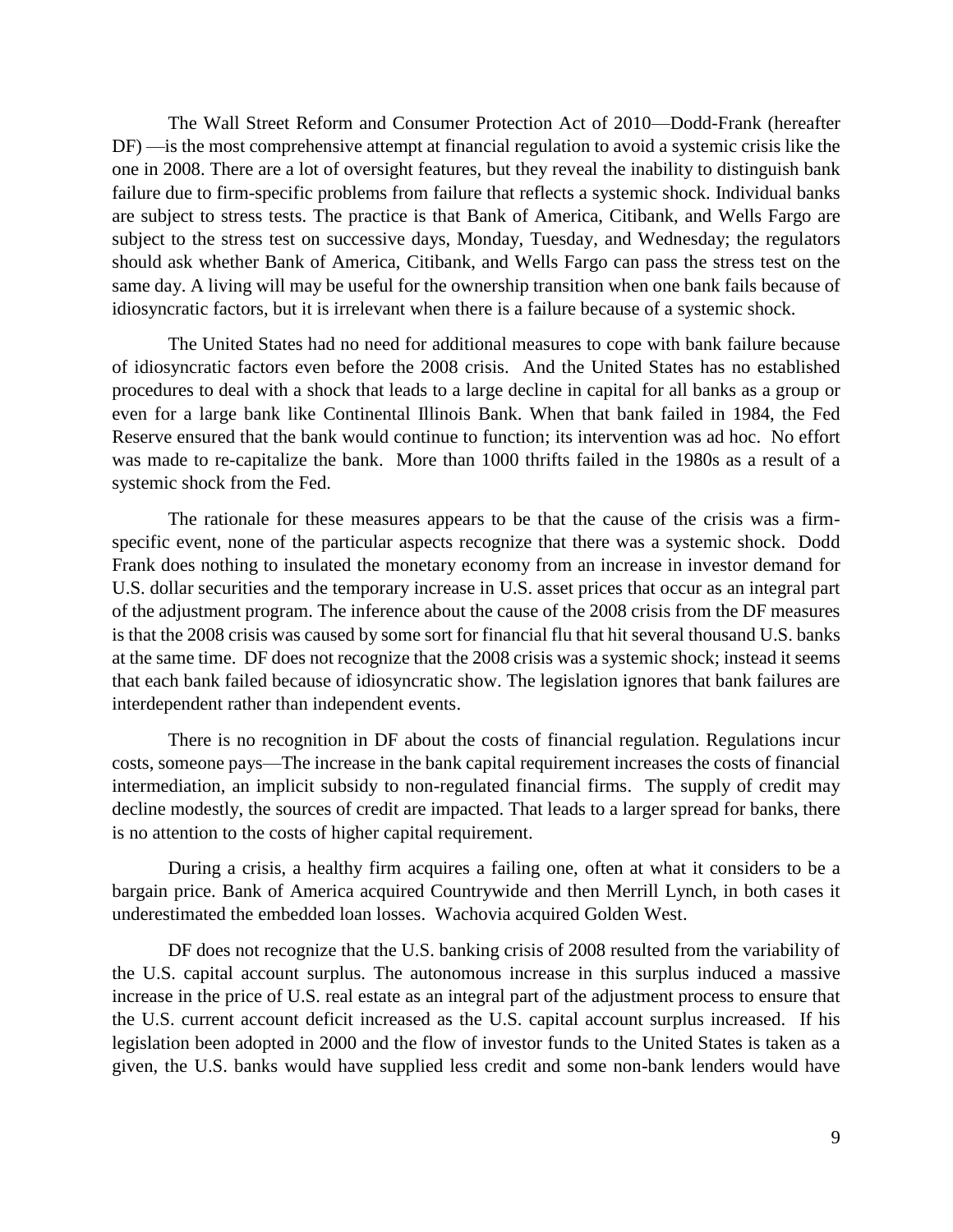supplied more credit. When the investor demand for U.S. dollar securities slackened, U.S. real estate prices would have begun to decline.

# IV. RE-ESTABLISHING THE RECONSTRUCTION FINACE CORPORATION

One of the unique features of the banking industry is that it has received more government regulation intended to prevent the failure of individual firms than any other industry. One motive is consumer protection, another is economic stability since failure of a bank can be devastating for a small community. A second motive is that the failure of a group of banks in a system crisis can disrupt the national economy and lead to a large decline in GDP, much greater than the decline in a traditional recession.

No regulated industry has failed to deliver on its promises as has banking has. The cause of each wave of crises is a systemic shock, often because of monetary mis-management. The paradox is that the banks have been blamed for the 2008 crisis, even though the banks were the victims. Bank management was crucified, bank shareholders lost eighty percent of their wealth. The source of the problem was monetary mis-management, the Greenspan Fed adopted an expansive monetary policy in 2003 without any awareness of how the U.S. economy would adjust to the increase in the U.S. capital account surplus.

The traditional approach has been to merge failing banks with healthier banks, a marriage that often is blessed by removing doggy assets. One impact is that the ratio of the capital to the deposits of the acquiring bank declines since the acquired bank had too little capital. Another is that the number of banks decline, consolidation increases. A third is that the costs of financial intermediation in the good years is increased.

The U.S. government should re-establish the Reconstruction Finance Corporation II to provide the funds to recapitalize failing and insolvent banks. The first RFC was established in 1932 get the quote write a para on the history of the RFC. RFC II would buy newly-issued common shares in any bank deemed to have too little capital; the current shareholders would be diluted. The senior two or three officers would be removed; the Board of Directors would resign. These RFC II banks would be managed as private enterprises on a care-taker basis; the thrust would be to prepare the banks to be privatized within three or four years.

The re-establishment of the RFC would be accompanied by a reduction in bank capital requirement to five or six percent of bank liabilities. The ceiling of deposit insurance would be reduced.

The objective of the proposal is to stabilize the banking system. The current arrangement requires that bank assets adjust to the level of bank capital, which often has been declining; instead the proposal provides a low cost way to adjust capital to the value of bank assets.

Existing banks would have the option of continuing under the current regulatory regime or of electing to move to the less costly arrangement. And their vested shares would become much less valuable as a result of dilution.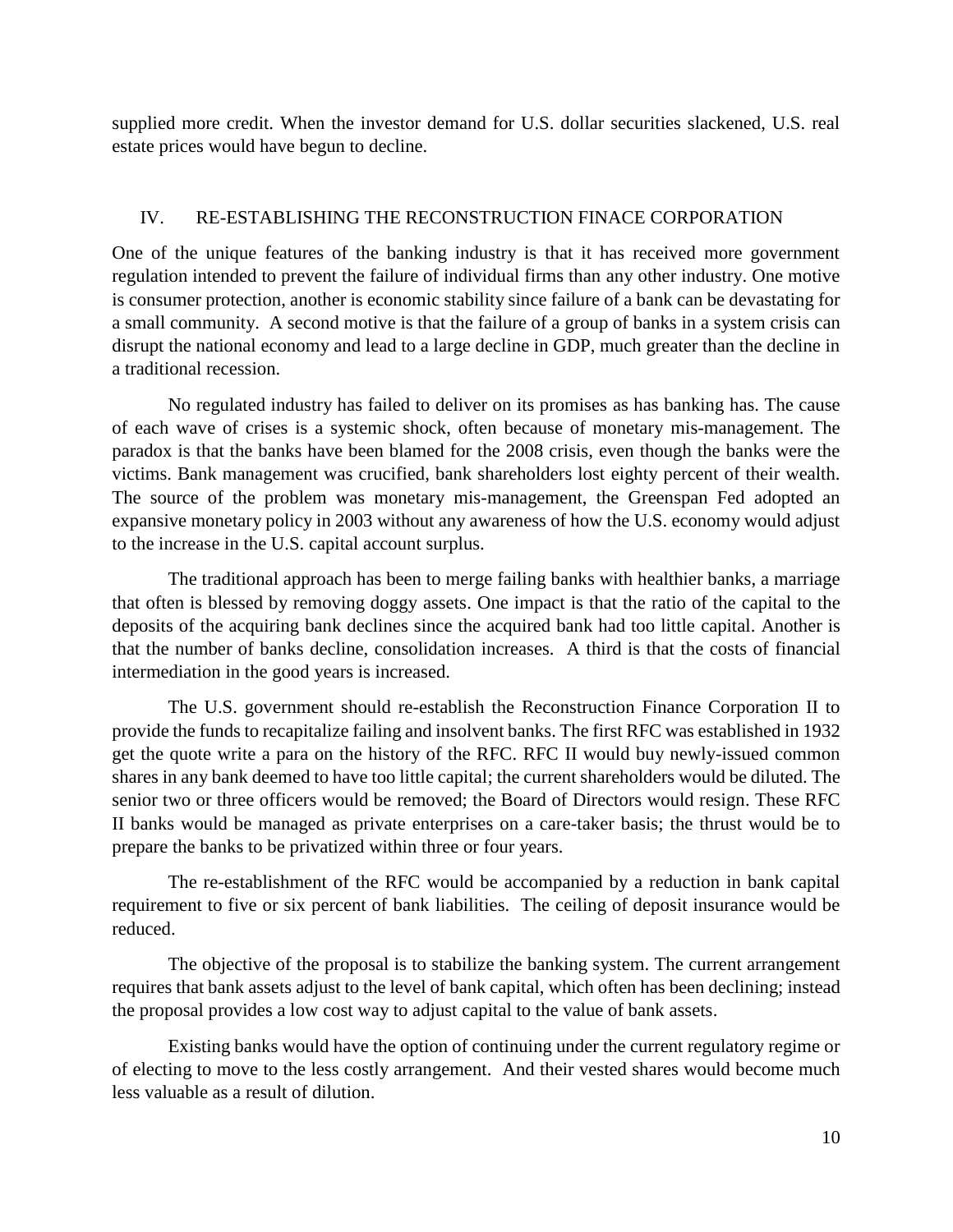One advantage of the is proposal is that it would sharply reduce the consolidation of banks that now occurs when the FDIC induces a strong bank to buy a failing bank. The acquiring bank often in cautious, and wants a large cash payment for acquiring some loans and securities of uncertain value. One reason the value is uncertain, which provides a downward bias. A second advantage of the proposal is that RFCII would be profitable. The RFCII would be a classic vulture investor, and it would profit because it would acquire the bank at a time when their value was greatly depressed because of cyclical factors.

A third advantage of the proposal is that it would de-politicize the extension of government support for failing banks, they would be well publicized procedures for providing government capital. A fourth advantage of the proposal is that the effectiveness of monetary policy would be enhanced. Monetary policy should focus on economic stability and should not be distracted by a concern for financial stability

A fifth advantage of the proposal is that it would reduce the tax on banks from high capital requirements. These requirements have no advantage, they are irrelevant in preventing a systemic shock and in mitigating a shock

## **CONCLUSION**

The key idea of this essay is that U.S. macroeconomic stability would be enhanced if the U.S. government funds were available to stabilize the supply of capital to banks after a systemic crisis had led to large loan losses; otherwise the bank liabilities would shrink to correspond with depleted capital. There have been four systemic crises since the Federal Reserve was established in 1914; each was associated with a sharp decline in the price of real estate or in the price of long term bonds. Hundreds of banks failed in each crisis; the early 1930s crisis and the 2008 crisis led to sharp declines in nominal and real GDP.

The Reconstruction Finance Corporation established in 1932 is a model of a government institution that provided capital to banks and to firms in many other industries. The proposed RFCII would acquire common shares in these failing financial firms; the ownership interest of the private shareholders would be extensively or fully diluted. The objective is to save the banks as functioning institutions while disposing of the bankers; the top managers would be displaced and the board of directors would be dismissed. The new managers would be care takers and would prepare the bank for privatization once the economic situation had stabilized. The capital requirements would be reduced, and deposit insurance would be reduced.

One of the collateral benefits is that the banking system would be more competitive; the existing arrangement of merging failed banks with more robust competitors reduces the number of banks. This arrangement would be profitable; at least that is the inference from TARP and from the Maiden Lane firms that were established to facilitate the Federal Reserve's investment in Bear Stearns and in AIG. Monetary policy would be enhanced, since it would no longer be constrained by the adverse impact on financial stability. The costs of bank intermediation in the good years would be reduced because bank capital requirement would be lower.